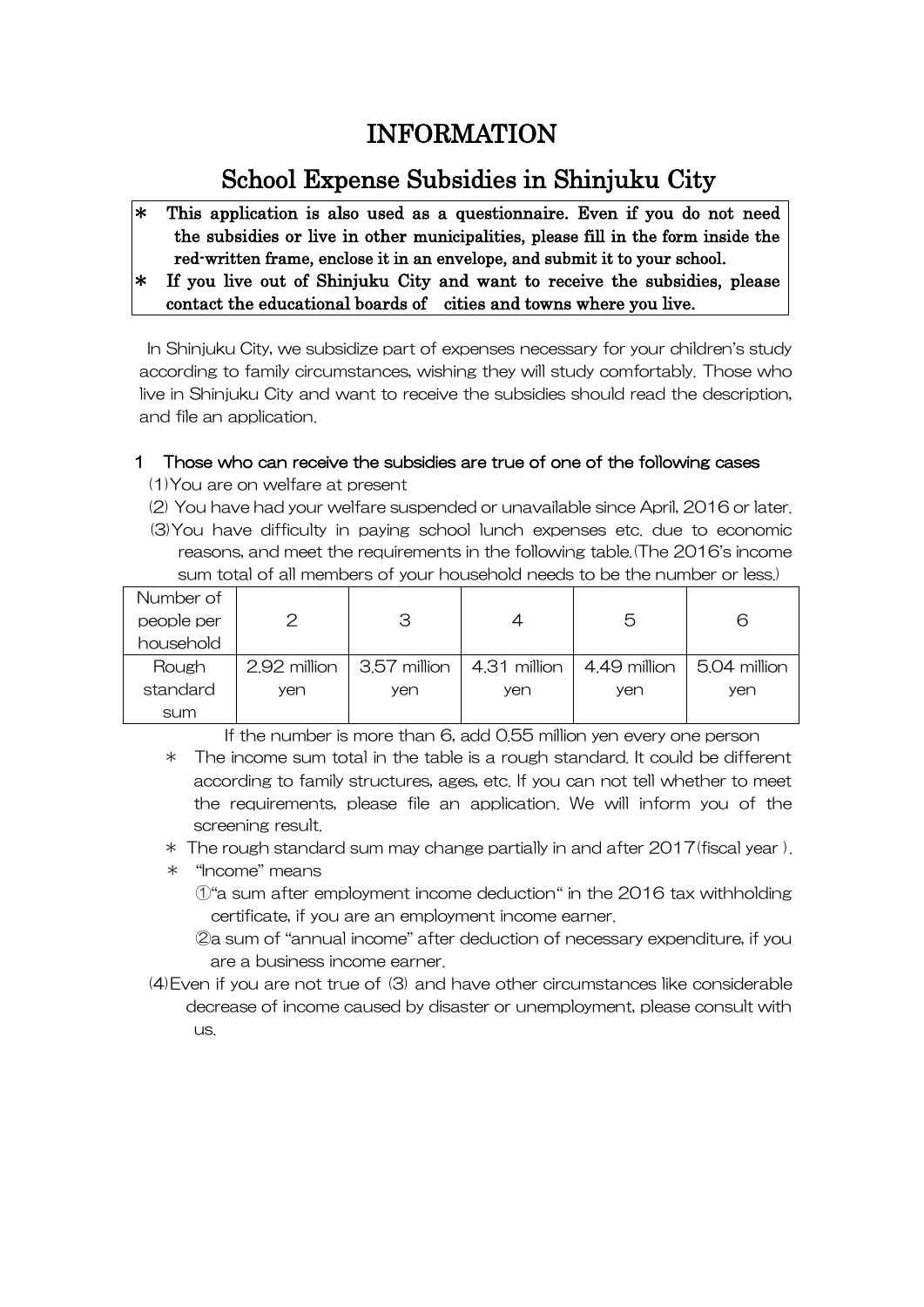# 2 Contents of subsidies

●school lunch expenses ●school things expenses ●admission school things expenses ● club activities expenses field trips expenses(school excursion, social studies field trip, etc.) traveling classes participation fees, summer facilities participation fees a school trip participation fees, "English Camp" fees(only Shinjuku Municipal school students), a student yearbook expenses

 medical care expenses(only treatment of disease which is stipulated by school health law and directed by your school)

- \* About subsidies attached with "●", those who are on welfare can receive them from a municipal welfare office.
- \* Contents of subsidies can be different according to the grades of your children.
- \* The school expense subsidies is offered to parents who have financial difficulties for their children's study. Please pay the costs parents must bear, following the school instruction of school.

# 3 How to apply

 According to the guidance please fill in in the necessary items and put your seal (or sign your name) in the application form, then attach a copy of the account number of your bankbook to which subsidies should be paid on the back of the application form and submit it to your school by the specified date.

If the child has brothers and sisters, you need to submit one application per one person. If you received school expense subsidies last year, please submit it this year as well.

#### 4 Notification of the screening result

 The application documents submitted are screened by the Board of Education After the Shinjuku resident tax for 2017(fiscal year) has been determined. All applicants are notified of the screening result in writing around the end of June.

 If there is flawed paperwork, we notify you around the end of the June. If you do not submit missing documents, you can not receive the subsidies. If the result does not reach you, please contact us.

# 5 Inquiries

(1)School Management Support section, School Management Division, Board of Education Secretariat of Shinjuku City Office

TEL 03-5273-3089 (direct call)

(2)Your municipal elementary/junior high school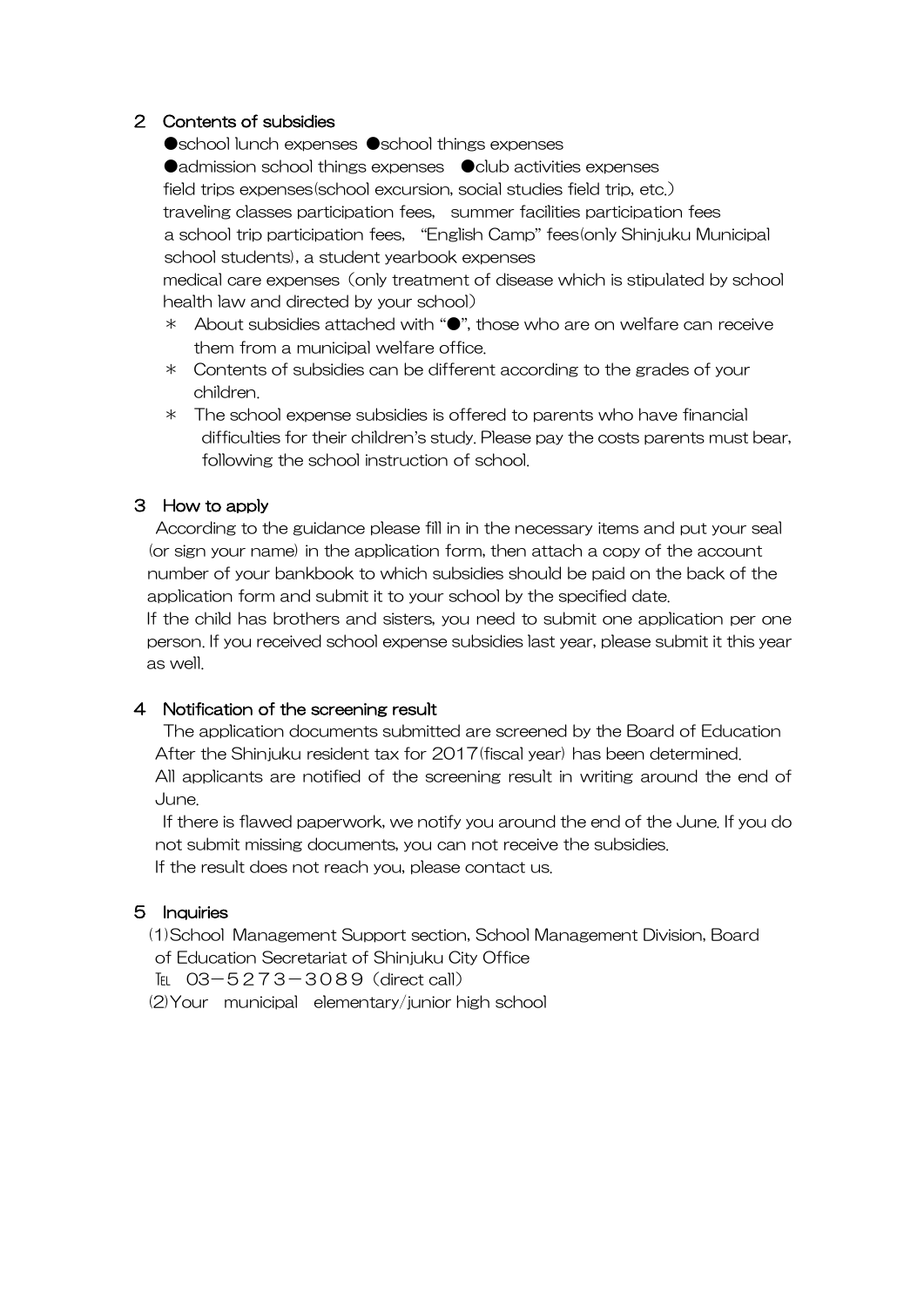# Income certification

When you apply for school expense subsidies, you do not have to submit the tax withholding slip or a copy of the return for income tax from 2014(fiscal year) because we screen the application form through the Shinjuku resident tax information.

So, we request all members twenty or over of your household to file the tax return.

### 1 Those who registered with the Shinjuku City office on January 1, 2017 should declare their income of 2016.

| Who must file                                    | Where to file           |  |  |  |  |
|--------------------------------------------------|-------------------------|--|--|--|--|
| Salaried worker                                  |                         |  |  |  |  |
|                                                  | Employer                |  |  |  |  |
| (1) A person who earned only employment income   | (please confirm to your |  |  |  |  |
| ("General Collection" is not written on the tax  | Company)                |  |  |  |  |
| withholding slip)                                |                         |  |  |  |  |
|                                                  |                         |  |  |  |  |
| 2 A person who had income in addition to his/her |                         |  |  |  |  |
| salary or who got a job or retired in the middle | • Tax Affairs Division, |  |  |  |  |
| of the payment term                              | Shinjuku City Office    |  |  |  |  |
| ("General Collection" is written on the tax      | • Tax Office within     |  |  |  |  |
| withholding slip)                                | Shinjuku City           |  |  |  |  |
| Business income earner (self-employed) or others |                         |  |  |  |  |
| (part-timers)                                    | • Tax Affairs Division, |  |  |  |  |
|                                                  | Shinjuku City Office    |  |  |  |  |
|                                                  | · Tax Office within     |  |  |  |  |
|                                                  | Shinjuku City           |  |  |  |  |
| A person who had no income                       | · Tax Affairs Division, |  |  |  |  |
|                                                  | Shinjuku City Office    |  |  |  |  |
|                                                  |                         |  |  |  |  |

Please file the return for resident tax at the Tax Affairs Division, Shinjuku City Office regardless of whether you had income or not, and report the dependent information

if you have dependents. If you have not filed the return, we can not screen your application documents.